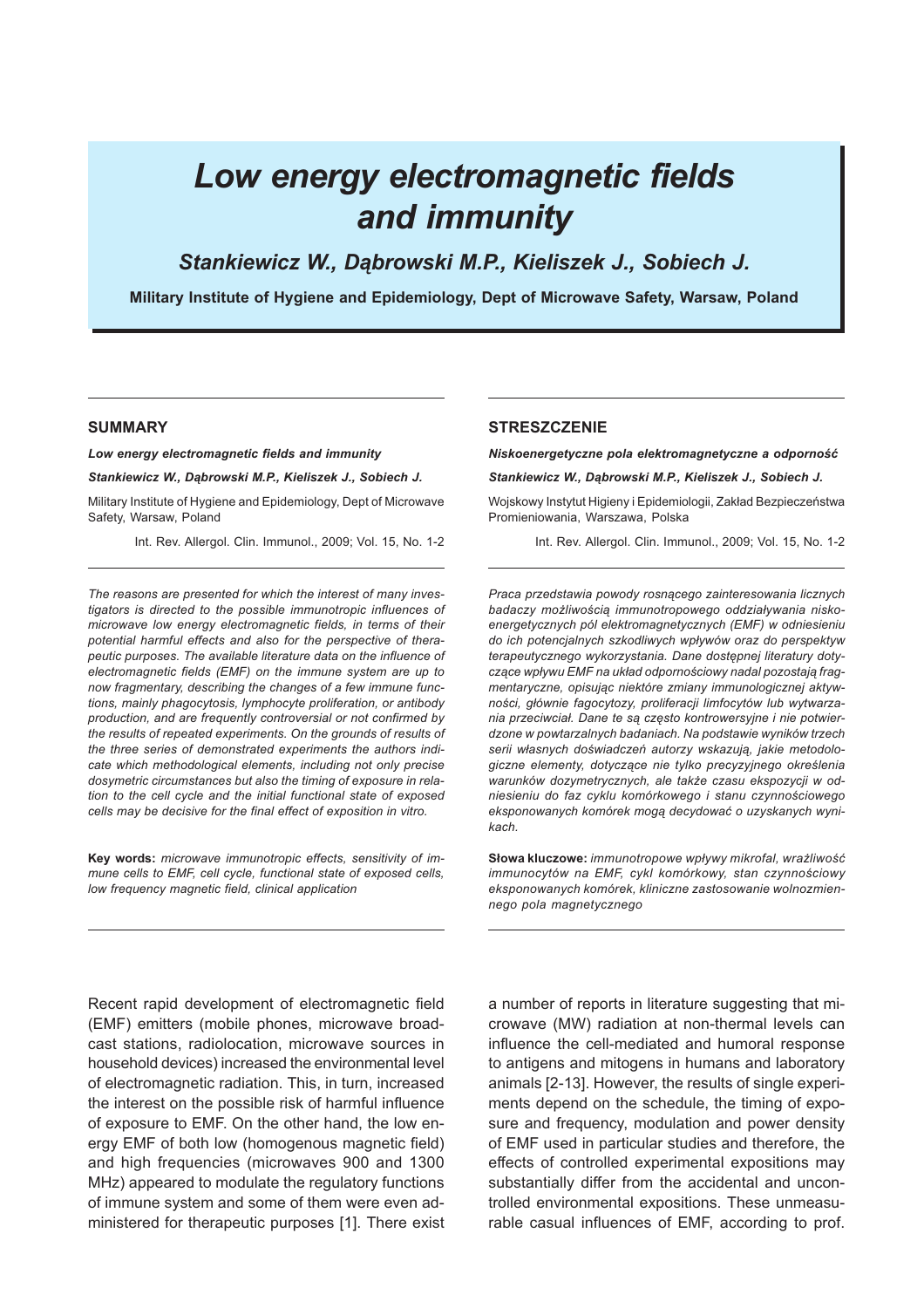Olle Johanson form Karolinska Institute, Stockholm, may be responsible for an increasing incidence of not explained as to the reason, the illnesses (allergy, neoplasms) appearing among the inhabitants of the vicinity of EMF emitting installations.

The confusion in opinions on the biological EMF influence are well reflected by the WHO Environmental Health Criteria #137 [14] description that nonthermal intensities of MW represent a "weak factor of biological influence". If the detector of this "weak influence" would be sensitive enough to receive and to react to the signal, the reaction could be unexpectedly much greater than expected. One of the possible candidates to be a such detector is the immune system. As an important part of homeostatic neuro-endocrine-immune network of the organism, the immune system is responsible for efficient defense against infections, regenerative support for injured tissues and maintenance of immune tolerance toward self or foreign but neutral elements [15-17]. These different reactions of the immune system can be investigated by the tests performed both in vivo and in vitro, to evaluate the possible influence of external stimuli (eg. drugs or physicochemical influences), including well dosimetrically measured exposures to EMF. The available data on the immunotropic influence of EMF, in contrast to the more than 30 years lasting investigations on the topic, are still fragmentaric and not conclusive enough. They describe the changes of a few immune functions, mainly phagocytosis, lymphocyte proliferation, or antibody production, and are frequently controversial or not confirmed by the results of repeated experiments [3-6].

Some authors [7] conclude that studies of MWexposed immune cells have shown no damage or change until the cells were heated, while others [8- 10] report immunosuppressive or immunostimulatory phenomena in animals with long-term exposure to low-level MW fields. Depending on conditions of exposure, frequency and modulation of the radiation, as well as on animal species used in the experiments, various symptoms of either stimulation or inhibition of certain immune reactions have been reported. Guy et al. [18] in the life-time exposure of rats to MWs (pulsed 2450 MHz, SAR 0.15 - 0.4 W/kg) found lowered response of blood lymphocytes to mitogen phytohaemagglutinin (PHA), while Śmiałowicz [19] after exposure at the same wave frequency, although at higher power intensities (SAR 1 - 5 W/kg) reported increased mitogenic response of lymphocytes. Investigating the humoral immune response in mice exposed to 9.4 GHz at SAR 0.015 W/kg, depending on the carrier wave modulation, Vayert et al. [3] found enhancement or lowering the response.

Even the epidemiological investigations of workers exposed to MW radiation did not confirm the existence of measurable shift in the immune status of the investigated populations, despite some observations on abnormalities in single immune parameters in several individuals (e.g. changed number of blood lymphocytes, lowered level of serum immunoglobulins or weaker response of lymphocytes to mitogens).

At the present state of knowledge it is, therefore, not possible to conclude about the specific immunotropic potencies of MW radiation, as the assessment of the immunotropic potency requires a general insight into the whole complex immune network, taking in advance the determination of immune status of the host or the investigated cellular population prior to the MW exposure.

The final effect of exposition of biological material to MW radiation depends on the physical properties of applied electromagnetic field on the one side, and on the functional state of exposed living target on the other. The EMF used in different experiments may differ in countless dosymetric elements, including wave length and frequency, pulsative modulation, intensity of EMF influencing the degree of specific absorption rate (SAR) and duration of the exposure. The functional characteristics of biological material, e.g. blood mononuclear cells mainly used for in vitro studies, is even more complex. The EMF exposure may affect the cell at different levels of its structure: the surface receptors changing their distribution and conformation, the cellular membrane changing its rigidity and permeability, mitochondrial metabolic activity, transcription and translation processes or several of these elements at different intensities.

One of the best methods of evaluation of immunotropic influences of EMF administered in vitro is the system of microcultures of mononuclear cells isolated from the blood (PBMC), representing in vitro the abilities of the immune system present in vivo. The advantages of the method are accessibility of human cells, donor safety, and wide repertoire of immune tests which can be performed.

The mononuclear cells isolated from the vein blood remain in their most stable and inert metabolic state, the Go phase of cell cycle, in which the cell represents low sensitivity to external influence [20, 21]. When the cell cultured *in vitro* enter more active phases of cell cycle (G1, S, G2, M), its sensitivity to EMF influence may change significantly. In these circumstances the cells exposed to EMF after isolation from the blood, like in the most published studies in vitro, and cultured after that, stimulated specifically and tested for their different activities, may not display any significant changes. The exposition to EMF during the culture, of already activated cells, although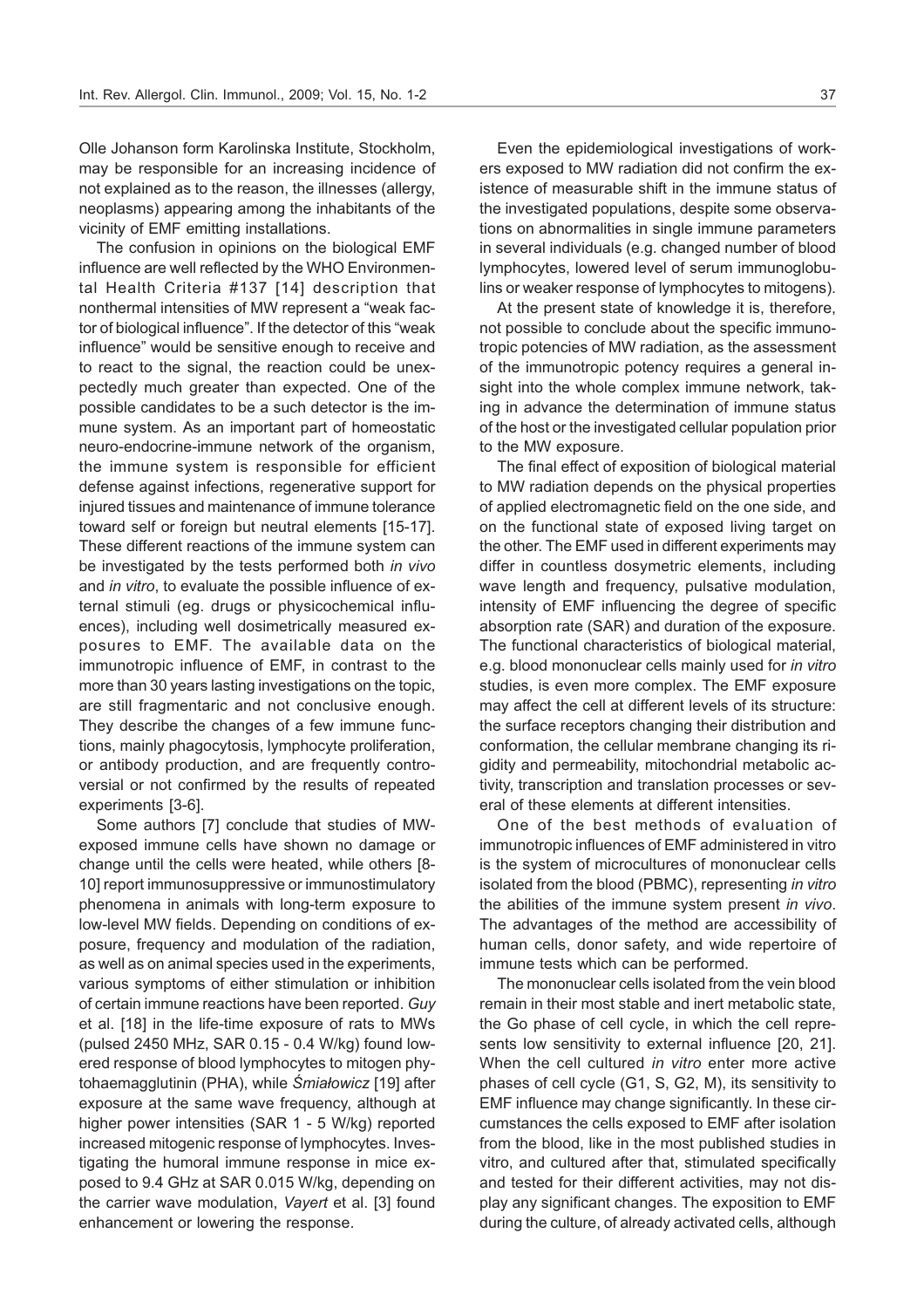methodically much more difficult, may deliver better insight into the potential immunotropic effects of the exposition.

Recently, using these methods, we investigated the behavior of PBMC in a microculture system after exposure to pulsed ( $5 \mu$ sec pulses) 1300MHz microwaves (10W/m<sup>2</sup>, SAR 0.18W/kg) [11]. The exposure resulted in the increased immunoregulatory activity of T cells, increased production of IL-10, increased IL-1 production by monocytes, and decreased concentration of IL-1ra in culture medium. We concluded that MW may support the inductive phase of immune response, increasing the activity of monocytes and T cells. The special feature of this experiment was that cells were exposed to EMF before the culture, indicating that at the time of exposure they remained metabolically neutral (Go phase of cell cycle), which is normal for lymphocytes freshly isolated from blood.

In the in vivo situation, the accidental or deliberate exposure of the individual to MW may influence neutral or active immune cells, both normally present in the body. On the way to find the answer how the active cells, e.g., stimulated in vitro with mitogens and entering G1 and S phases, will react to the subsequent exposure to MW, we have introduced special device into our experiments. It was an anechoic chamber constructed and technically tested in the Department of Microwave Safety, Military Institute of Hygiene and Epidemiology in Warsaw, Poland [12]. The chamber containing the microplate with cultured cells and MW-emitting antenna, was installed inside the ASSAB CO<sub>2</sub> incubator, so the PBMC could be exposed to MW at different periods of culturing without removing them from the incubator.

The examples of three different experiments performed in our laboratory will show how the range and kind of immunotropic effects of EMF may depend on the wave length and frequency (microwaves or low frequency magnetic field), on the time of exposure in relation to the cell cycle of exposed lymphoid cells and, finally, on the differences in functional state of immune system between healthy donors of PBMC or patients suffering from chronic virus B hepatitis.

# EXPERIMENT I

Immunotropic influence of 900 MHz microwave GSM signal on human blood immune cells activated in vitro [12]

Methods. Blood samples were collected from healthy donors and mononuclear cells (PBMC) were isolated on Ficol-Paque gradient. The microcultures of PBMC were set up in triplicates (105 cells/0.2 ml RPMI + 15% autologous inactivated serum) in Nuncoln microplates. Respective triplicates were left without stimulation or stimulated with phytohemagglutinin (PHA, HA16, Murex Biotech Ltd Dartford U.K., 0.4  $\mu$ g/cult.) or with concanavalin A (Con A, Sigma, 8 µg/cult.). The plates were placed inside the anechoic chamber in the ASSAB incubator at 37°C and 5%  $CO_{2}$ . An identical plate of control cultures was also set up and placed in the ASSAB incubator beyond the chamber. At 24h of incubation, rearrangements of the cultures were performed as described elsewhere [11, 22, 23].

As a result of rearrangements of cultures, the following parameters of T cell and monocyte activities were measured at the end of cultures: T lymphocyte response to PHA and to Con A, saturation of IL-2 receptors, T cell suppressive activity (SAT index), and the index of monocyte immunogenic activity (LM) related to the ratio of produced monokines (IL-1 $\beta$ versus IL-1ra) [23].

For the last 18h of incubation, 3H-thymidine (3HTdR, Amersham, U.K., spec act. 5Ci/mM) was added into the cultures in a dose of  $0.4 \mu$ Ci/cult.

At the beginning of each of the three consecutive days of incubation, the cultures which were placed in the anechoic chamber were exposed to MW (900MHz, 20V/m, SAR 0.024W/kg) for 15 min. Control cultures were not exposed to MW.

At 72h the cultures were harvested and incorporation of 3HTdR was measured in Packard Tri carb 2100 TR scintillation counter. The results were calculated as a mean value of dpm (desintegrations per minute) per triplicate of cultures ± SD. The experiments were repeated 10 times, and the results observed in the exposed cultures were compared with those obtained in the control cultures.

The data were analyzed with STATGRAPHICS PLUS 4.0 version (Nr. 471000349). The differences between the mean values were assumed statistically significant if the p values, calculated with the use of U Mann-Whitney's test, were lower than 0.05.

Results. The relatively short time of exposure of cultured cells to MW (15 min, administered repeatedly at the beginning of each of the three consecutive days of culturing) was chosen deliberately. First, our intention was to check the effects of exposure similar in duration to the average use of a mobile phone. Second, the cells, stimulated with mitogens, were exposed immediately after entering the G1 phase of cell cycle (first day exposure), again when the majority of cells responding to mitogen entered the S phase (second day exposure), and finally when the responding cells, after replication of DNA, reached stage G2 and mitosis (third day exposure). In this way the repeated exposures to MW covered the main periods of metabolic activity during the cell cycle of cultured cells [20, 21].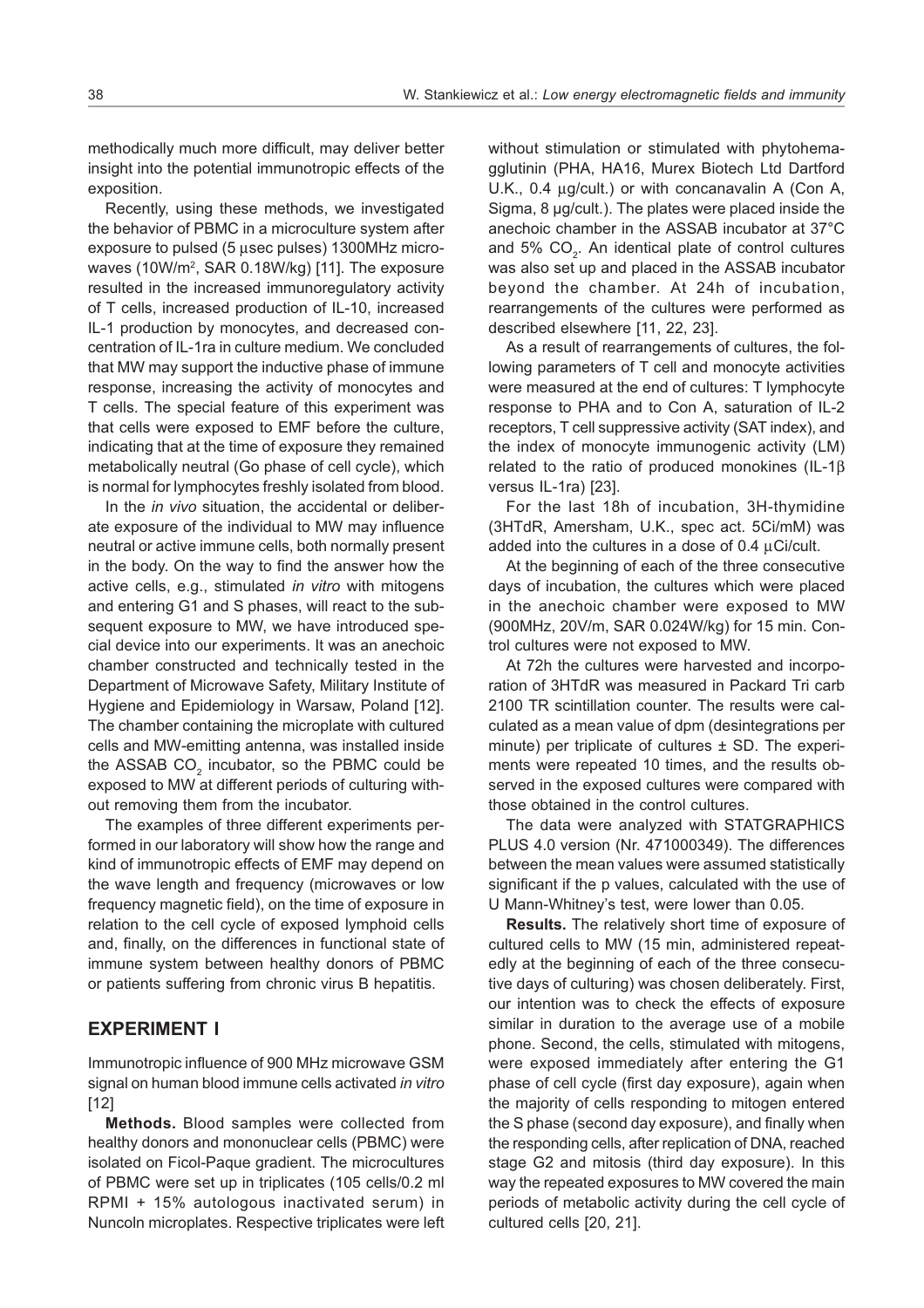The summarized results of 10 experiments indicate that activity of lymphocytes and monocytes tested in vitro increased significantly under the influence of MW administered during the culture. The proliferative response of T lymphocytes exposed to MW increased from the value of 60.7 to 82.8 dpm in response to PHA ( $p < 0.001$ ) and from the value of 55.9 to 73.8 dpm in response to Con A (p < 0.001). The exposure to MW also increased the immunogenic activity of monocytes. The value of LM index, which depends on the ratio of IL-1 $\beta$  to IL-1ra [23], (both monokines produced by monocytes), increased from the value 8.0 to the value 18.0 ( $p < 0.001$ ). In contrast to these immunostimulatory effects, the suppressive activity index (SAT), which represents regulatory function of T cells, and the saturation of T lymphocyte receptors with interleukin 2 remained at normal level after the exposure to 900 MHz microwaves.

The experiments presented here show for the first time that human lymphocytes and monocytes, induced in culture into active phases of their cell cycle (G1 in terms of monocytes and G1 and S in terms of T cells), further accelerate their metabolic activity under additional stimulus created by the exposure to 900 MHz GMS signal. The observations suggest that 900 MHz GSM signal is immunostimulatory and may increase the immune reaction of lymphocytes and monocytes already participating in the immune response.

Testing possible immunotropic influences of 900 MHz GSM signal on human blood lymphocytes Scarfi et al. [24] did not found any changes in proliferative rate of cells exposed for 24 hour before setting up the cultures. Similar timing of exposure (irradiation before the culturing) was applied for human lymphocytes by Tuschi et al. [25]. They found no changes in several cytokine production and cytotoxic potential of lymphocytes exposed to 1950 MHz, SAR 1 mW/g. The both groups of authors conclude that tested radiofrequencies did not evoke any adverse influences on human immune cells. Nevertheless, in the light of cited above results of our experiments, the improper timing of irradiation could be responsible for observed negative results.

# EXPERIMENT II

Immunotropic influence of 1300 MHz MW on cultures of blood mononuclear cells derived from normal donors or patients suffering from chronic virus B hepatitis [13].

Methods. The effect of irradiation may also be dependent on the initial immune state of the donor of blood lymphocytes. Two groups of blood donors, one of healthy individuals (HD) ( $N = 16$ ) and the other of patients suffering from chronic virus B hepatitis (HV) (N = 12) were enrolled into our experiments in which blood lymphocytes were exposed to 1300 MHz pulse modulated microwaves at 330 pps with  $5 \mu s$ pulse width, or left without irradiation [13]. The specific absorption rate (SAR) was measured and the value of SAR = 0.18 W/kg was recorded. The microcultures of PBMC were subsequently set up to determine several parameters characterizing the T cell immunocompetence and monocyte immunogenic activity, including: proliferative response to mitogens (PHA, Con A), saturation of IL-2 receptors, T cell suppressive activity (SAT index), monocyte immunogenic activity (LM index) and production of chosen cytokines.

Results. The same absorbed dose of 1 mW/cm<sup>2</sup> reduced response to PHA in HD cultures (from 67.1 ± 8.7 to 45.8 ± 13.7 dpm x 10<sup>3</sup> /cult) and significantly increased this response in HV cultures (from 75.8 ± 9.8 to  $98.2 \pm 13.7$  dpm x 10<sup>3</sup>/cult). The response to Con A did not change in the both kind of cultures, but immunoregulkatory activity of T cells (SAT values) increased after MW exposition from 11.7 ± 9.4 to 29.7 ± 7.3 %, and from 19.8 ± 11.4 to 28.9 ± 11.8 %, respectively). Similarly, the saturation of T lymphocyte IL-2 receptors increased in the both HD and HV cultures. Significant increase of production of interferon gamma (IFN $\gamma$ ) and tumor necrosis factor alpha (TNF $\alpha$ ) after exposition to MW was observed in the HV cultures but not in the HD cultures. The results suggest that microwave irradiation (1300 MHz, pulse modulated) may exert distinct immunotropic influence and may enhance the effector immune response in patients with chronic virus B hepatitis, including considerable stimulation of the production of  $IFN<sub>Y</sub>$  by immune cells.

#### EXPERIMENT III

Clinical and immunological effects of magnetostimulation in children with recurrent infections of respiratory tracts [1]

Methods. 40 children (age 4 - 10 years) with frequent respiratory infections (no less than 4 episodes during 6 months) was selected for the study. 20 of them, in addition to the routine antiinfective, antiinflammatory and antipyretic treatment were also treated with magnetostimulation. They received daily expositions (10 during the 14 days, 15 min each), according to M1P2 programme of Viofor JPS low fraquency magnetic field generator, with the use of a large ring applicator around the chest. The induced homogenous magnetic field represented basic pulses frequency of 180 - 190 Hz and magnetic induction B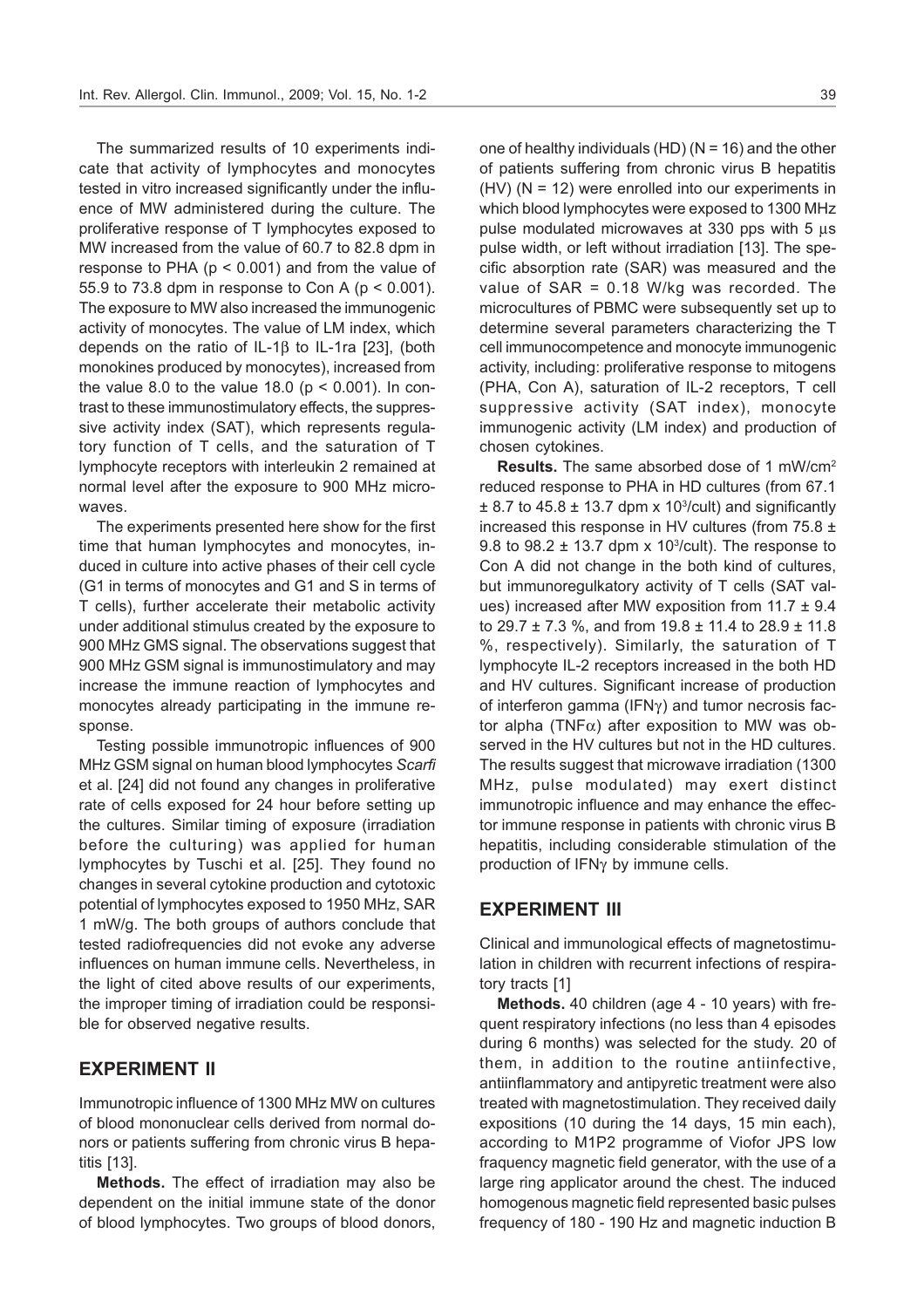$= 3.2$  mT (mean) and  $= 40$ mT (at the peak of pulse). Our patients were tested clinically and immunologically before the treatment, after the magnetostimulation was finished and 6 months later.

The immunological tests comprised: 1. in microcultures of mononuclear cells separated from the blood (PBMC) estimations of response to PHA and to Con A, saturation of IL-2 receptors, T-cell suppressive activity (SAT index), monocyte activity in IL- $1\beta$  and IL-1ra monokine production (LM index), and 2. in microculture supernanatnts quantitative determination of chosen cytokines  $(IL-1\beta, IL-1ra, IL-10,)$ (ELISA Quantikine kits). The detailed description of the methods was published earlier [1].

Results. In the group which received magnetostimulation, but not in the group treated routinely, the number, severity and duration of infective episodes diminished significantly (the number dropped from 5,3  $\pm$  1,3 to 0,25  $\pm$  0,4 and the duration shortened from  $10,0 \pm 2,4$  to  $1,2 \pm 2,2$  days) at the end of observation.

Before the treatment all our patients demonstrated immune deficits of T cell competence (low mitogenic response, low saturation of IL-2 receptors), deficient regulatory T cell abilities (low values of SAT index and IL-10 concentration in culture supernatants) and elevated immunogenic activities of monocytes (high value of LM index and  $IL-1\beta$  concentration). In the group of children which received routine treatment only, the immune characteristics remained not changed after the treatment. In contrast to that the patients of the group exposed to magnetostimulation, represented improved values of immunocompetent (T cell features) and immunogenic (monocyte activities) parameters. The response to Con A increased from 47.0  $\pm$  19.7 to 62.2  $\pm$  14.3 dpm x 10<sup>3</sup>/cult, the value of SAT index increased from 15.8 ± 11.2 to 31.2 ± 14.4 % and saturation of T lymphocyte IL-2 receptors increased from 76.3 ± 12.4 to 89.9 ± 11.3 %.

# **DISCUSSION**

The results of two experiments presented above suggest, that exposition in vitro of human blood mononuclear cells to different radiofrequencies of low energy MW (e.g. 900 and 1300 MHz) is potent to modulate the immune activity of lymphocytes and monocytes. The range of affected immune parameters depend not only on the wave length, frequency and intensity of EMF but also on the timing of exposures (before or during the culture) and on the initial immune status of the donor of immune cells. The results of the second experiment indicate also that the initial functional state of immune cells is decisive for the effect of exposition to EMF. In the cultures of PBMC derived from patients suffering from chronic virus B hepatitis significant increase of proliferative response of lymphocytes to PHA and increased production of interferon gamma and tumor necrosis factor were observed in contrast to the PBMC cultures of healthy donors where these parameters remained not changed.

The results of the third experiment show that immunotropic ifluences of EMF are not the exclusive feature of high frequency microwaves but are also observed after the clinical application of Viofor JPS generating very low frequency homogenous magnetic field.

The use of large ring applicator of Viofor JPS situated around the chest of the patient creates the possibility of direct influence of homogenous magnetic field on the thymus. The thymus is a lymphopoietic organ responsible for delivery of matured T lymphocytes to the peripheral immune system. Their presence in peripheral blood may be detected in the microcultures of PBMC by the observation of a proper ability to respond the mitogenic stimulation (PHA, ConA), proper values of T lymphocyte suppressive activity (SAT index), full saturation of IL-2 receptors and efficient production of IL-10 [22, 23]. These properties of T cells improved significantly in the group of children after magnetostimulation. Concomitantly, the previously excessive immunogenic functions of monocytes (high values of LM index, elevated production of IL-1 $\beta$ ), responsible for pro-inflammatory activities of immune system, considerably diminished. These thymic-dependent, magneto-stimulation-induced changes in immune cell population resulted in increased defensive properties of immune system, reflected by reduced number of infective episodes in our patients. It is, therefore, logic to expect, that low frequency, homogenous magnetic field, administered in the way described above, is able to exert immunocorrective influence on the process of thymic-dependent process of T lymphocyte maturation.

#### CONCLUSIONS

The low energy electromagnetic fields of both high and low frequencies possess ability to modulate different functions of immune cells. The kind and range of immunomodulation depend on the time of exposure to EMF, its frequency, pulse modulation, the value of specific absorption rate (SAR) and on the initial functional state of exposed immune cells. Several kinds of strictly dosimetrically controlled EMF may be employed as a valuable immunotherapeutic agents. Nevertheless, its safety, similarly to the farmaceutical drugs, depends on the proper dosage and administration in accordance with therapeutic